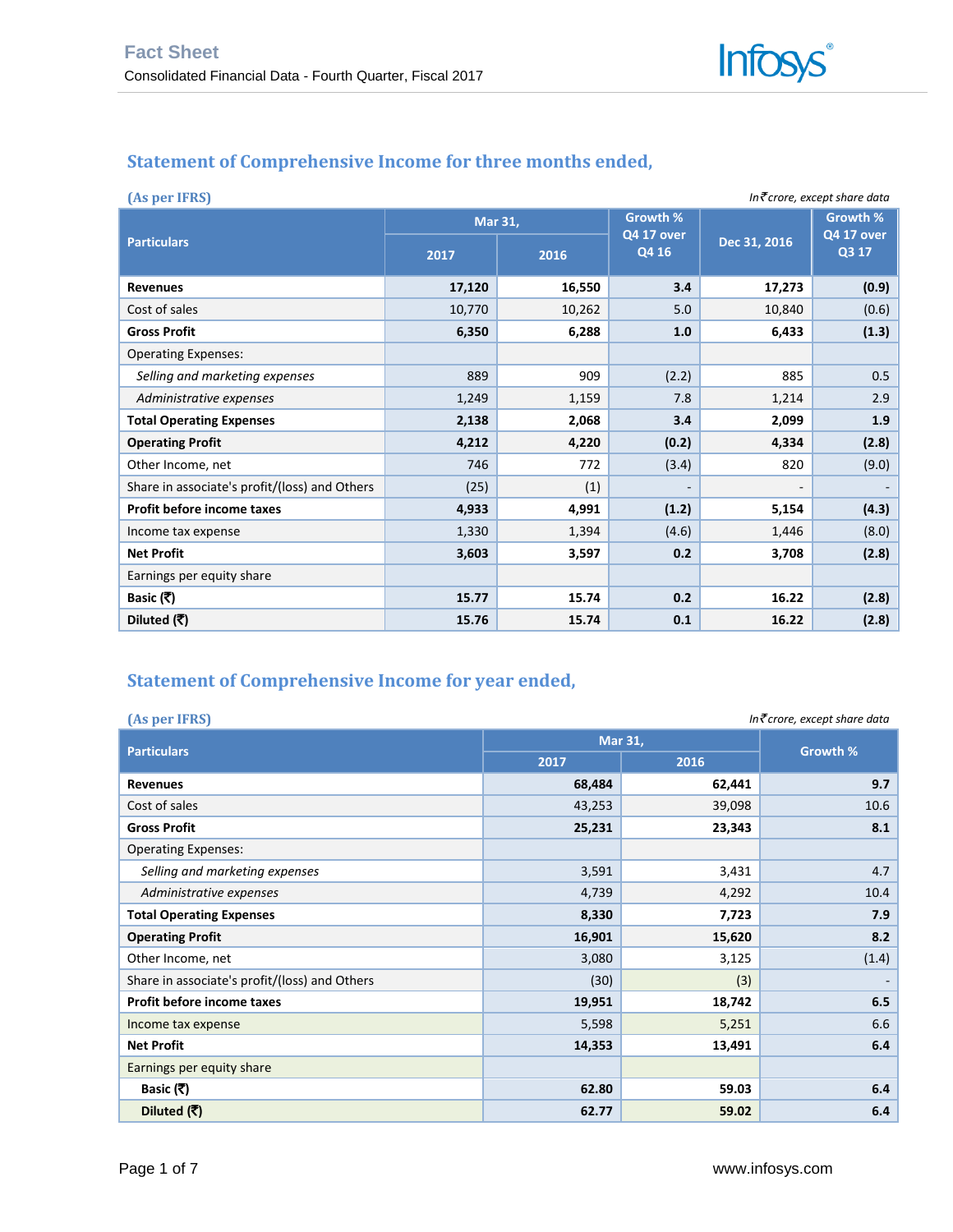#### **Statement of Comprehensive Income for three months ended,**

| In US \$ million, except share data<br>(As per IFRS) |       |                          |       |                          |                                 |  |  |
|------------------------------------------------------|-------|--------------------------|-------|--------------------------|---------------------------------|--|--|
| <b>Particulars</b>                                   | 2017  | Mar 31,                  |       | Dec 31, 2016             | Growth %<br>Q4 17 over<br>Q3 17 |  |  |
|                                                      |       | 2016                     | Q4 16 |                          |                                 |  |  |
| <b>Revenues</b>                                      | 2,569 | 2,446                    | 5.0   | 2,551                    | 0.7                             |  |  |
| Cost of sales                                        | 1,614 | 1,516                    | 6.5   | 1,601                    | 0.8                             |  |  |
| <b>Gross Profit</b>                                  | 955   | 930                      | 2.7   | 950                      | 0.5                             |  |  |
| <b>Operating Expenses:</b>                           |       |                          |       |                          |                                 |  |  |
| Selling and marketing expenses                       | 133   | 134                      | (0.7) | 131                      | 1.5                             |  |  |
| Administrative expenses                              | 188   | 171                      | 9.9   | 179                      | 5.0                             |  |  |
| <b>Total Operating Expenses</b>                      | 321   | 305                      | 5.2   | 310                      | 3.5                             |  |  |
| <b>Operating Profit</b>                              | 634   | 625                      | 1.5   | 640                      | (0.9)                           |  |  |
| Other Income, net                                    | 112   | 114                      | (1.8) | 121                      | (7.4)                           |  |  |
| Share in associate's profit/(loss) and Others        | (4)   | $\overline{\phantom{a}}$ | ٠     | $\overline{\phantom{0}}$ |                                 |  |  |
| Profit before income taxes                           | 742   | 739                      | 0.4   | 761                      | (2.5)                           |  |  |
| Income tax expense                                   | 199   | 206                      | (3.4) | 214                      | (7.0)                           |  |  |
| <b>Net Profit</b>                                    | 543   | 533                      | 1.8   | 547                      | (0.8)                           |  |  |
| Earnings per equity share                            |       |                          |       |                          |                                 |  |  |
| Basic (\$)                                           | 0.24  | 0.23                     | 1.8   | 0.24                     | (0.8)                           |  |  |
| Diluted (\$)                                         | 0.24  | 0.23                     | 1.8   | 0.24                     | (0.8)                           |  |  |

## **Statement of Comprehensive Income for year ended,**

| (As per IFRS)<br>In US \$ million, except share data |         |                          |          |  |
|------------------------------------------------------|---------|--------------------------|----------|--|
|                                                      | Mar 31, |                          |          |  |
| <b>Particulars</b>                                   | 2017    | 2016                     | Growth % |  |
| <b>Revenues</b>                                      | 10,208  | 9,501                    | 7.4      |  |
| Cost of sales                                        | 6,446   | 5,950                    | 8.3      |  |
| <b>Gross Profit</b>                                  | 3,762   | 3,551                    | 5.9      |  |
| <b>Operating Expenses:</b>                           |         |                          |          |  |
| Selling and marketing expenses                       | 535     | 522                      | 2.5      |  |
| Administrative expenses                              | 707     | 654                      | 8.1      |  |
| <b>Total Operating Expenses</b>                      | 1,242   | 1,176                    | 5.6      |  |
| <b>Operating Profit</b>                              | 2,520   | 2,375                    | 6.1      |  |
| Other Income, net                                    | 459     | 476                      | (3.6)    |  |
| Share in associate's profit/(loss) and Others        | (5)     | $\overline{\phantom{0}}$ |          |  |
| Profit before income taxes                           | 2,974   | 2,851                    | 4.3      |  |
| Income tax expense                                   | 834     | 799                      | 4.4      |  |
| <b>Net Profit</b>                                    | 2,140   | 2,052                    | 4.3      |  |
| Earnings per equity share                            |         |                          |          |  |
| Basic (\$)                                           | 0.94    | 0.90                     | 4.3      |  |
| Diluted (\$)                                         | 0.94    | 0.90                     | 4.3      |  |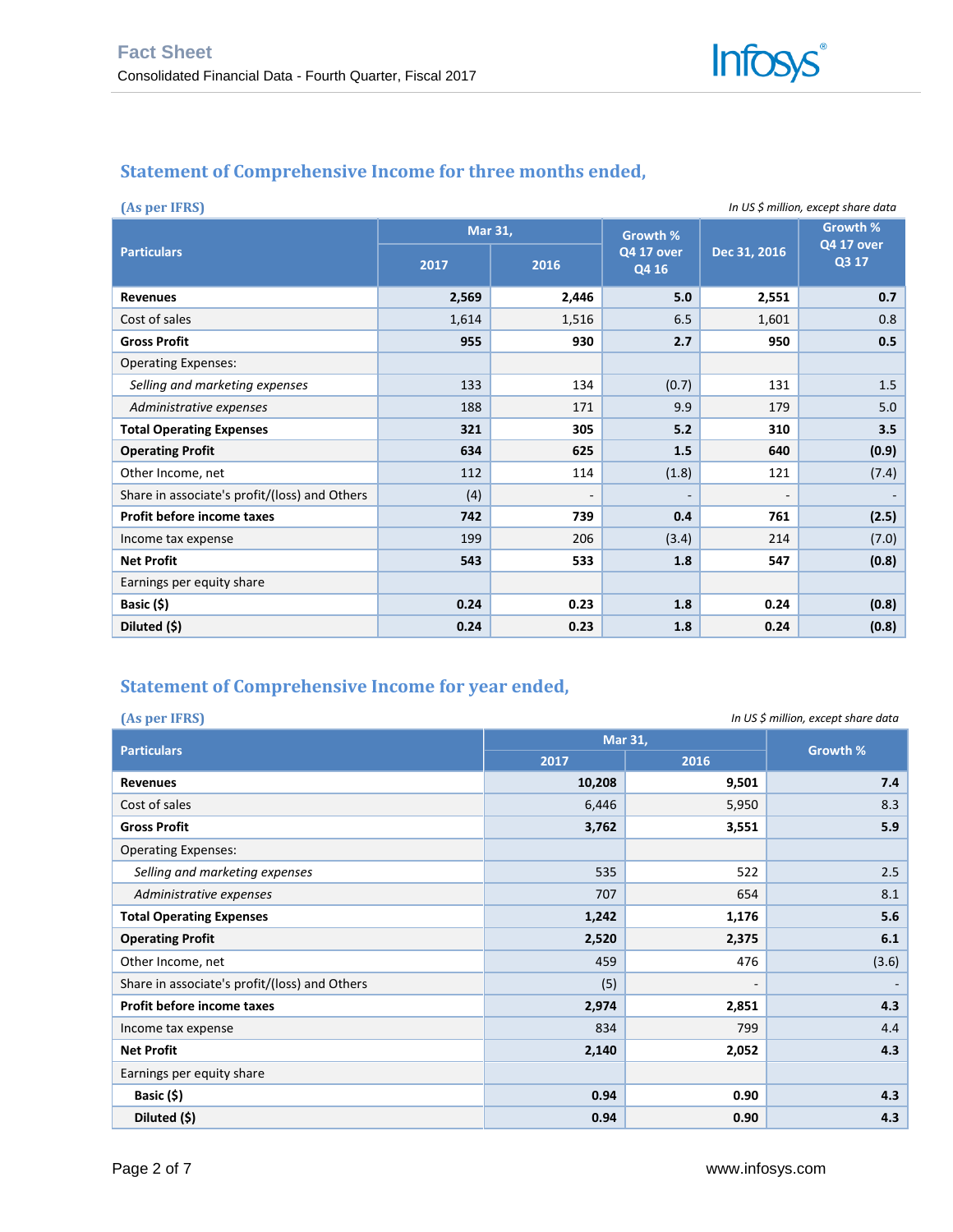## **Revenues by Client Geography**

|                   |              |                      |                   |              | (ln %)       |
|-------------------|--------------|----------------------|-------------------|--------------|--------------|
|                   |              | <b>Quarter ended</b> | <b>Year Ended</b> |              |              |
|                   | Mar 31, 2017 | Dec 31, 2016         | Mar 31, 2016      | Mar 31, 2017 | Mar 31, 2016 |
| North America     | 62.3         | 62.0                 | 61.9              | 61.9         | 62.7         |
| Europe            | 22.1         | 22.2                 | 23.4              | 22.5         | 23.0         |
| India             | 3.2          | 3.4                  | 3.0               | 3.2          | 2.6          |
| Rest of the world | 12.4         | 12.4                 | 11.7              | 12.4         | 11.7         |
| <b>Total</b>      | 100.0        | 100.0                | 100.0             | 100.0        | 100.0        |

# **Revenues by Service Offering**

|                                                        |                        |                      |                 |                   | (in %)          |  |
|--------------------------------------------------------|------------------------|----------------------|-----------------|-------------------|-----------------|--|
|                                                        |                        | <b>Quarter ended</b> |                 | <b>Year Ended</b> |                 |  |
|                                                        | <b>Mar 31,</b><br>2017 | Dec 31,<br>2016      | Mar 31,<br>2016 | Mar 31,<br>2017   | Mar 31,<br>2016 |  |
| <b>Business IT Services</b>                            | 61.9                   | 62.0                 | 61.6            | 62.3              | 61.8            |  |
| <b>Application Development</b>                         | 15.3                   | 15.5                 | 13.7            | 15.2              | 14.0            |  |
| <b>Application Maintenance</b>                         | 16.8                   | 17.0                 | 19.7            | 17.9              | 19.6            |  |
| <b>Infrastructure Management Services</b>              | 8.5                    | 8.6                  | 8.0             | 8.4               | 8.1             |  |
| <b>Testing Services</b>                                | 9.0                    | 9.1                  | 9.0             | 9.1               | 9.0             |  |
| <b>Product Engineering Services</b>                    | 4.0                    | 3.9                  | 3.4             | 3.8               | 3.4             |  |
| <b>Business Process Management</b>                     | 5.1                    | 4.9                  | 5.0             | 5.0               | 4.9             |  |
| <b>Others</b>                                          | 3.2                    | 3.0                  | 2.8             | 2.9               | 2.8             |  |
| <b>Consulting, Package Implementation &amp; Others</b> | 32.6                   | 32.4                 | 33.2            | 32.3              | 33.2            |  |
| <b>Products, Platforms and Others</b>                  | 5.5                    | 5.6                  | 5.2             | 5.4               | 5.0             |  |
| <b>Products</b>                                        | 3.1                    | 3.2                  | 3.2             | 3.1               | 3.1             |  |
| Platforms                                              | 1.9                    | 1.9                  | 1.6             | 1.9               | 1.5             |  |
| <b>Others</b>                                          | 0.5                    | 0.5                  | 0.4             | 0.4               | 0.4             |  |
| Total                                                  | 100.0                  | 100.0                | 100.0           | 100.0             | 100.0           |  |

## **Revenues by Project Type \***

|                    |              |                      |                   |              | (in %)       |
|--------------------|--------------|----------------------|-------------------|--------------|--------------|
|                    |              | <b>Quarter ended</b> | <b>Year Ended</b> |              |              |
|                    | Mar 31, 2017 | Dec 31, 2016         | Mar 31, 2016      | Mar 31, 2017 | Mar 31, 2016 |
| <b>Fixed Price</b> | 49.4         | 49.5                 | 45.1              | 48.0         | 44.0         |
| Time & Materials   | 50.6         | 50.5                 | 54.9              | 52.0         | 56.0         |
| Total              | 100.0        | 100.0                | 100.0             | 100.0        | 100.0        |

*\* Excluding products*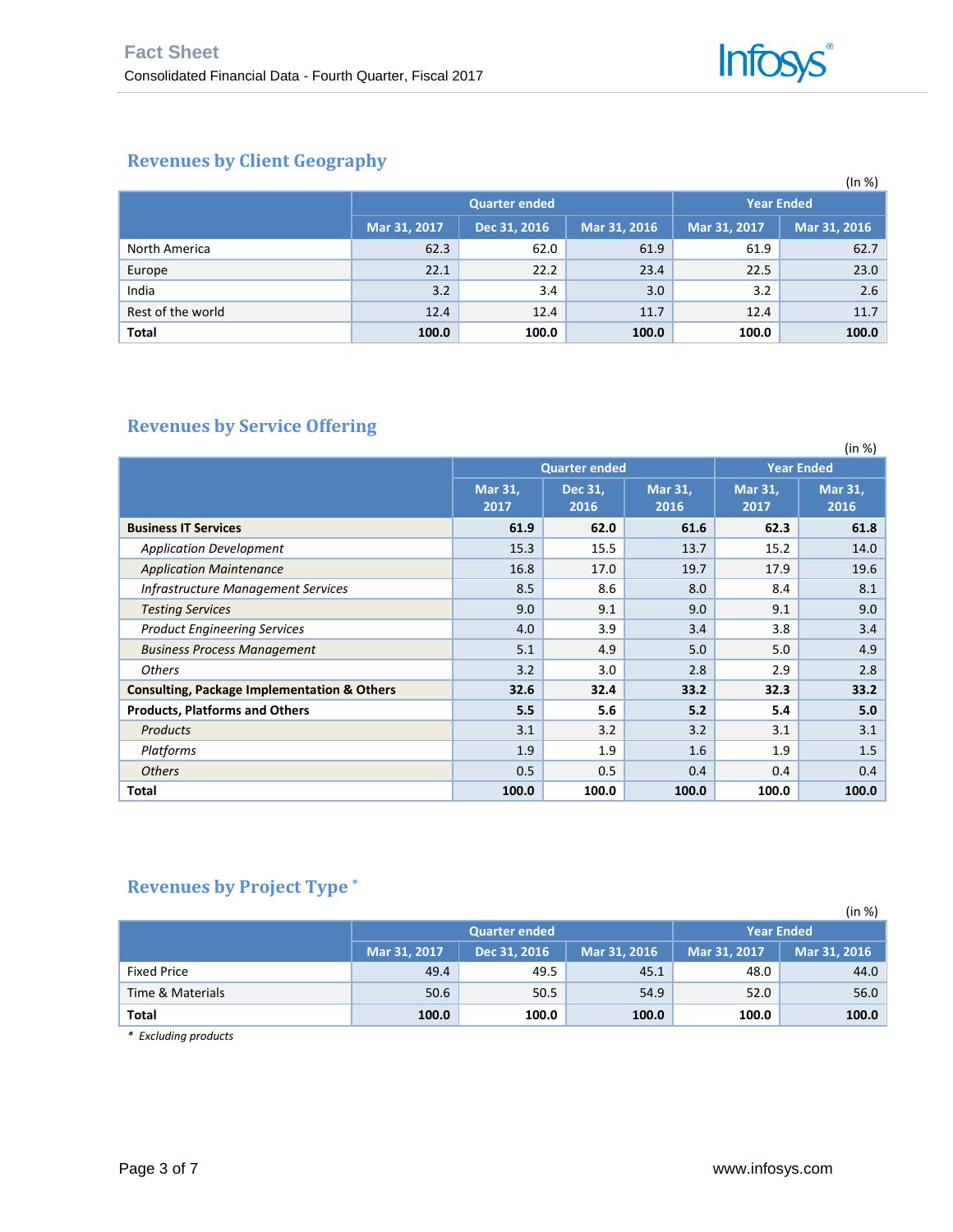

## **Revenues by Client Industry**

|                                                              |              |                      |              |                   | (in %)       |  |
|--------------------------------------------------------------|--------------|----------------------|--------------|-------------------|--------------|--|
|                                                              |              | <b>Quarter ended</b> |              | <b>Year Ended</b> |              |  |
|                                                              | Mar 31, 2017 | Dec 31, 2016         | Mar 31, 2016 | Mar 31, 2017      | Mar 31, 2016 |  |
| <b>Banking &amp; Financial Services,</b><br><b>Insurance</b> | 33.5         | 33.3                 | 32.8         | 33.2              | 33.0         |  |
| <b>Banking &amp; financial services</b>                      | 27.4         | 27.2                 | 27.4         | 27.3              | 27.3         |  |
| <i>Insurance</i>                                             | 6.1          | 6.1                  | 5.4          | 5.9               | 5.7          |  |
| <b>Manufacturing &amp; Hi-Tech</b>                           | 22.4         | 22.5                 | 22.7         | 22.6              | 23.3         |  |
| <b>Retail &amp; Life Sciences</b>                            | 22.7         | 23.5                 | 24.5         | 23.4              | 24.4         |  |
| <b>Retail &amp; CPG</b>                                      | 14.1         | 14.6                 | 15.0         | 14.7              | 14.9         |  |
| <b>Transport &amp; Logistics</b>                             | 2.0          | 2.0                  | 1.8          | 2.0               | 1.8          |  |
| Life Sciences                                                | 4.6          | 4.6                  | 5.7          | 4.6               | 5.8          |  |
| Healthcare                                                   | 2.0          | 2.3                  | 2.0          | 2.1               | 1.9          |  |
| <b>Energy, Utilities, Communications</b><br>& Services       | 21.4         | 20.7                 | 20.0         | 20.8              | 19.3         |  |
| <b>Energy &amp; Utilities</b>                                | 5.0          | 5.0                  | 5.2          | 4.9               | 4.8          |  |
| Telecom                                                      | 9.9          | 9.1                  | 8.6          | 9.4               | 8.2          |  |
| <b>Others</b>                                                | 6.5          | 6.6                  | 6.2          | 6.5               | 6.3          |  |
| Total                                                        | 100.0        | 100.0                | 100.0        | 100.0             | 100.0        |  |

#### **Client Data**

|                                   |              | <b>Quarter ended</b> |              | <b>Year ended</b> |              |  |
|-----------------------------------|--------------|----------------------|--------------|-------------------|--------------|--|
|                                   | Mar 31, 2017 | Dec 31, 2016         | Mar 31, 2016 | Mar 31, 2017      | Mar 31, 2016 |  |
| <b>Number of Clients</b>          |              |                      |              |                   |              |  |
| Active                            | 1,162        | 1,152                | 1,092        | 1,162             | 1,092        |  |
| Added during the period (gross)   | 71           | 77                   | 89           | 321               | 325          |  |
| Number of million dollar clients* |              |                      |              |                   |              |  |
| 1 Million dollar +                | 598          | 591                  | 558          | 598               | 558          |  |
| 5 Million dollar +                | 282          | 275                  | 268          | 282               | 268          |  |
| 10 Million dollar +               | 189          | 195                  | 177          | 189               | 177          |  |
| 25 Million dollar +               | 91           | 90                   | 88           | 91                | 88           |  |
| 50 Million dollar +               | 56           | 54                   | 52           | 56                | 52           |  |
| 75 Million dollar +               | 31           | 32                   | 31           | 31                | 31           |  |
| 100 Million dollar +              | 19           | 18                   | 14           | 19                | 14           |  |
| 200 Million dollar +              | 6            | 6                    | 6            | 6                 | 6            |  |
| 300 Million dollar +              | 1            | 1                    | 1            | 1                 | $\mathbf{1}$ |  |
| Client contribution to revenues   |              |                      |              |                   |              |  |
| Top client                        | 3.3%         | 3.1%                 | 3.6%         | 3.4%              | 3.6%         |  |
| Top 5 clients                     | 12.2%        | 12.3%                | 13.7%        | 12.6%             | 13.8%        |  |
| Top 10 clients                    | 20.2%        | 20.1%                | 21.8%        | 21.0%             | 22.5%        |  |
| Repeat business                   | 96.2%        | 96.7%                | 95.8%        | 97.3%             | 97.1%        |  |
| Days Sales Outstanding            | 68           | 69                   | 66           | 68                | 66           |  |

*\*LTM (Last twelve months) Revenues*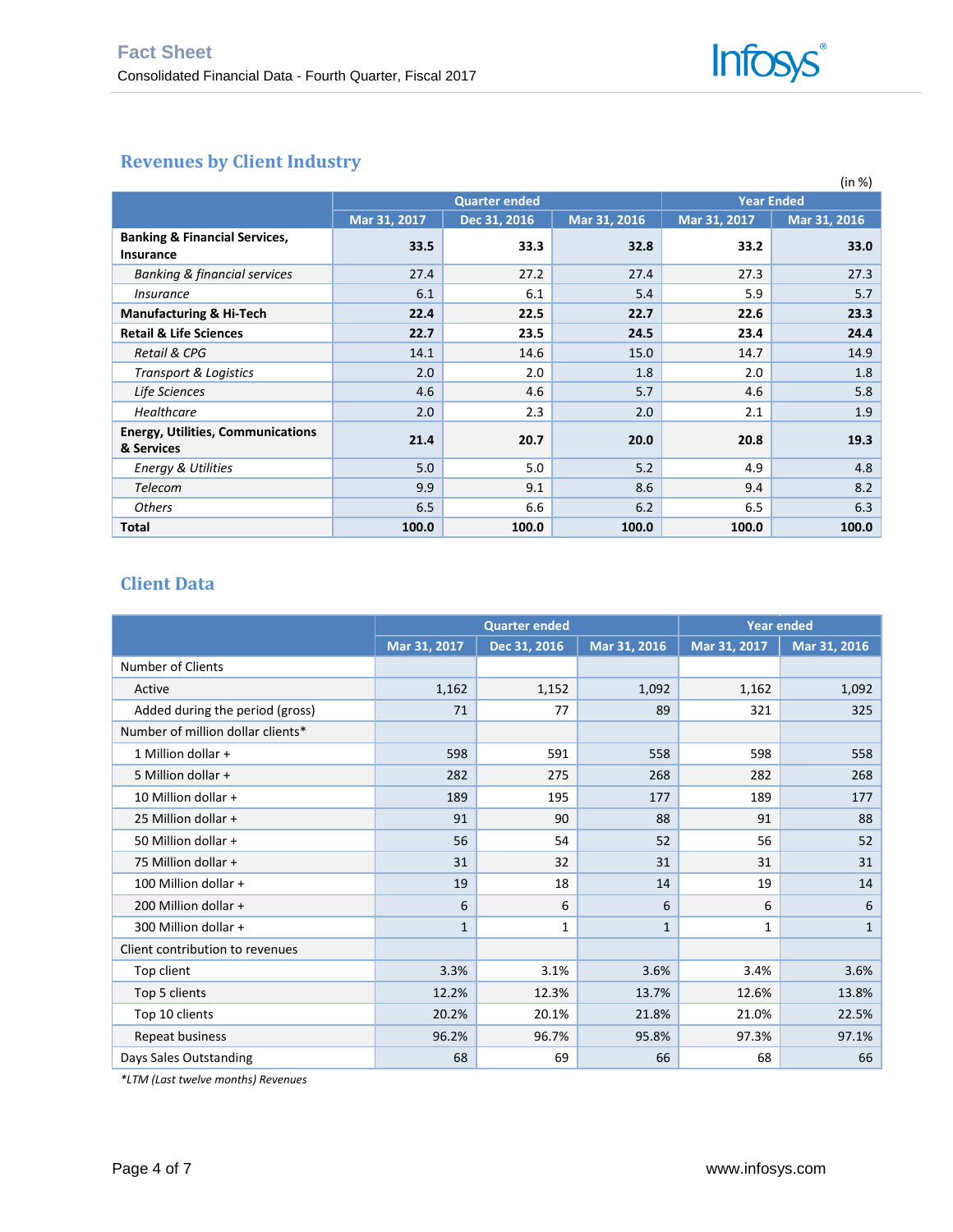

# **Effort and Utilization - Consolidated IT Services**

|                           |              |                      |              |              | (in %)            |  |  |
|---------------------------|--------------|----------------------|--------------|--------------|-------------------|--|--|
|                           |              | <b>Quarter ended</b> |              |              | <b>Year Ended</b> |  |  |
|                           | Mar 31, 2017 | Dec 31, 2016         | Mar 31, 2016 | Mar 31, 2017 | Mar 31, 2016      |  |  |
| <b>Effort</b>             |              |                      |              |              |                   |  |  |
| Onsite                    | 30.0         | 29.8                 | 29.6         | 29.8         | 29.4              |  |  |
| Offshore                  | 70.0         | 70.2                 | 70.4         | 70.2         | 70.6              |  |  |
| <b>Revenues</b>           |              |                      |              |              |                   |  |  |
| Onsite                    | 56.7         | 56.5                 | 56.5         | 56.8         | 56.3              |  |  |
| Offshore                  | 43.3         | 43.5                 | 43.5         | 43.2         | 43.7              |  |  |
| <b>Utilization</b>        |              |                      |              |              |                   |  |  |
| Including trainees        | 78.2         | 77.8                 | 74.7         | 77.6         | 75.0              |  |  |
| <b>Excluding trainees</b> | 82.0         | 81.9                 | 80.1         | 81.7         | 80.6              |  |  |

# **Person Months Data - Consolidated IT Services**

|                 |              | <b>Quarter ended</b> | <b>Year Ended</b> |              |              |
|-----------------|--------------|----------------------|-------------------|--------------|--------------|
|                 | Mar 31, 2017 | Dec 31, 2016         | Mar 31, 2016      | Mar 31, 2017 | Mar 31, 2016 |
| Billed - Onsite | 110,574      | 108,562              | 101,419           | 431,824      | 386,235      |
| - Offshore      | 258,408      | 256,197              | 241,040           | 1,015,978    | 927,788      |
| <b>TOTAL</b>    | 368,982      | 364,759              | 342,459           | 1,447,802    | 1,314,023    |
| Non Billable    | 80,799       | 80,813               | 84,915            | 323,638      | 317,121      |
| Trainee         | 22,044       | 22,976               | 31,329            | 95,310       | 121,200      |
| Sales & Support | 27,737       | 28,530               | 27,765            | 114,707      | 105,432      |
| <b>TOTAL</b>    | 499,562      | 497,078              | 486,468           | 1,981,457    | 1,857,776    |

#### **Effort and Revenues - Consolidated IT Services**

|              | <b>Quarter ended</b>            |                               |                 |                               |                 |                               |                 | <b>Year Ended</b>                  |                        |                             |
|--------------|---------------------------------|-------------------------------|-----------------|-------------------------------|-----------------|-------------------------------|-----------------|------------------------------------|------------------------|-----------------------------|
|              | Mar 31,<br>2017                 | <b>Sequential</b><br>growth % | Dec 31,<br>2016 | <b>Sequential</b><br>growth % | Mar 31.<br>2016 | <b>Sequential</b><br>growth % | Mar 31,<br>2017 | <b>Year on</b><br>Year<br>growth % | <b>Mar 31.</b><br>2016 | Year on<br>Year<br>growth % |
|              | <b>Effort - (Person months)</b> |                               |                 |                               |                 |                               |                 |                                    |                        |                             |
| Onsite       | 110,574                         | 1.9                           | 108,562         | 0.6                           | 101,419         | 2.7                           | 431,824         | 11.8                               | 386,235                | 16.8                        |
| Offshore     | 258,408                         | 0.9                           | 256,197         | 0.1                           | 241,040         | 2.3                           | 1,015,978       | 9.5                                | 927,788                | 13.6                        |
| Total        | 368,982                         | 1.2                           | 364,759         | 0.2                           | 342,459         | 2.4                           | 1,447,802       | 10.2                               | 1,314,023              | 14.5                        |
|              |                                 |                               |                 |                               |                 |                               |                 |                                    |                        |                             |
|              | Revenues $-$ (\$ million)       |                               |                 |                               |                 |                               |                 |                                    |                        |                             |
| Onsite       | 1,316.48                        | 1.3                           | 1,299.39        | (2.9)                         | 1,248.52        | 1.3                           | 5,237.78        | 8.2                                | 4,842.62               | 12.1                        |
| Offshore     | 1,004.79                        | 0.4                           | 1,000.69        | (0.7)                         | 960.24          | 1.3                           | 3,981.98        | 6.0                                | 3,756.23               | 5.4                         |
| <b>Total</b> | 2,321.27                        | 0.9                           | 2.300.08        | (2.0)                         | 2,208.76        | 1.3                           | 9,219.76        | 7.2                                | 8,598.85               | 9.1                         |

## **Revenue per Employee**

|                                     |                                              |                      |                   |              | (ln US \$K)  |
|-------------------------------------|----------------------------------------------|----------------------|-------------------|--------------|--------------|
|                                     |                                              | <b>Quarter ended</b> | <b>Year Ended</b> |              |              |
|                                     | Mar 31, 2017<br>Mar 31, 2016<br>Dec 31, 2016 |                      |                   | Mar 31, 2017 | Mar 31, 2016 |
| Revenue per Employee - Consolidated | 51.4                                         | 51.2                 | 50.7              | 51.4         | 50.7         |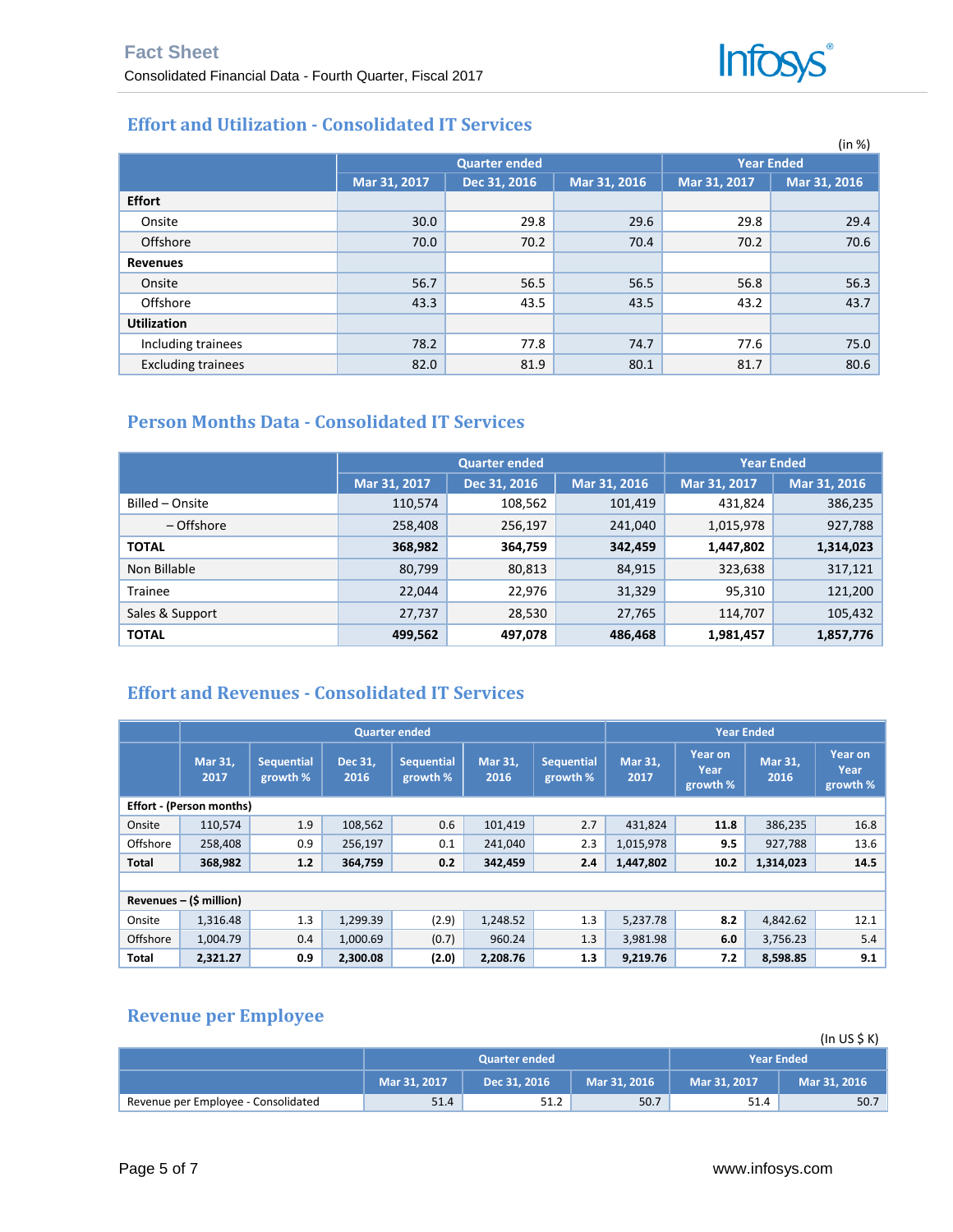

# **Employee Metrics**

|                                       |              |                      |                   |              | (Nos.)       |
|---------------------------------------|--------------|----------------------|-------------------|--------------|--------------|
|                                       |              | <b>Quarter ended</b> | <b>Year ended</b> |              |              |
|                                       | Mar 31, 2017 | Dec 31, 2016         | Mar 31, 2016      | Mar 31, 2017 | Mar 31, 2016 |
| Total employees                       | 2,00,364     | 1,99,763             | 1,94,044          | 2,00,364     | 1,94,044     |
| S/W professionals                     | 1,88,665     | 1,87,919             | 1,82,329          | 1,88,665     | 1,82,329     |
| <b>Billable</b>                       | 1,78,474     | 1,78,548             | 171,109           | 1,78,474     | 1,71,109     |
| Banking product group                 | 4,753        | 4,941                | 5,122             | 4,753        | 5,122        |
| <b>Trainees</b>                       | 5,438        | 4,430                | 6,098             | 5,438        | 6,098        |
| Sales & Support                       | 11,699       | 11,844               | 11,715            | 11,699       | 11,715       |
| Gross addition                        | 9,130        | 9,120                | 9,034             | 44,235       | 52,545       |
| Of which lateral addition             | 3,967        | 4,000                | 5,266             | 18,979       | 24,719       |
| Attrition                             | 8,529        | 9,186                | 8,373             | 37,915       | 34,688       |
| Net addition                          | 601          | (66)                 | 661               | 6,320        | 17,857       |
| Attrition % (Annualized Standalone)   | 13.5%        | 14.9%                | 12.6%             | 15.0%        | 13.6%        |
| Attrition % (Annualized Consolidated) | 17.1%        | 18.4%                | 17.3%             | 19.2%        | 18.7%        |

# **Infrastructure (as on Mar 31, 2017)**

|                         | <b>Completed</b>                  |              | <b>Work in progress</b>           | <b>Land acquired</b>     |                                         |
|-------------------------|-----------------------------------|--------------|-----------------------------------|--------------------------|-----------------------------------------|
|                         | <b>Built-up area</b><br>(Sq. Ft.) | No. of seats | <b>Built-up area</b><br>(Sq. Ft.) | No. of seats             | during the<br><b>Quarter</b><br>(acres) |
| Bengaluru               | 5,679,021                         | 39,668       | 2,350,820                         | 11,666                   |                                         |
| Pune                    | 7,338,366                         | 42,391       | 360,000                           | $\overline{\phantom{a}}$ |                                         |
| Chennai                 | 4,335,292                         | 26,007       |                                   | $\qquad \qquad -$        |                                         |
| Hyderabad               | 5,082,180                         | 26,141       | 1,378,956                         | 11,120                   |                                         |
| Bhubaneshwar            | 1,266,732                         | 6,252        | 752,788                           | 2,152                    |                                         |
| Mangaluru               | 1,945,636                         | 6,891        | 604,064                           | 4,800                    |                                         |
| Mysuru (including ILI)* | 11,585,593                        | 15,751       | 815,424                           | 6,035                    |                                         |
| Chandigarh              | 1,306,483                         | 7,665        |                                   | $\overline{\phantom{a}}$ |                                         |
| Trivandrum              | 1,989,655                         | 7,068        | 750,000                           | 6,995                    |                                         |
| Delhi/ NCR              | 151,104                           | 1,330        | 200,861                           | 839                      | 1.6                                     |
| Jaipur                  | 778,245                           | 6,994        |                                   | ٠                        |                                         |
| Nagpur                  | 26,900                            | 202          | 385,000                           | 3,000                    |                                         |
| Indore                  | 19,430                            | 186          | 350,000                           | 3,000                    |                                         |
| Mohali                  | 19,430                            | 186          |                                   |                          |                                         |
| Huballi                 | 73,356                            | 161          | 321,496                           | 3,000                    |                                         |
| Global centers          | 2,930,819                         | 24,785       | 9,731                             | -                        |                                         |
| Total                   | 44,528,242                        | 211,678      | 8,279,140                         | 52,607                   | 1.6                                     |

*\*Infosys Leadership Institute*

# **Rupee Dollar Rate (₹)**

|                     |              | <b>Quarter ended</b> | Year ended   |              |       |
|---------------------|--------------|----------------------|--------------|--------------|-------|
|                     | Mar 31, 2017 | Dec 31, 2016         | Mar 31, 2017 | Mar 31, 2016 |       |
| Period closing rate | 64.85        | 67.93                | 66.26        | 64.85        | 66.26 |
| Period average rate | 66.73        | 67.70                | 67.72        | 67.11        | 65.69 |